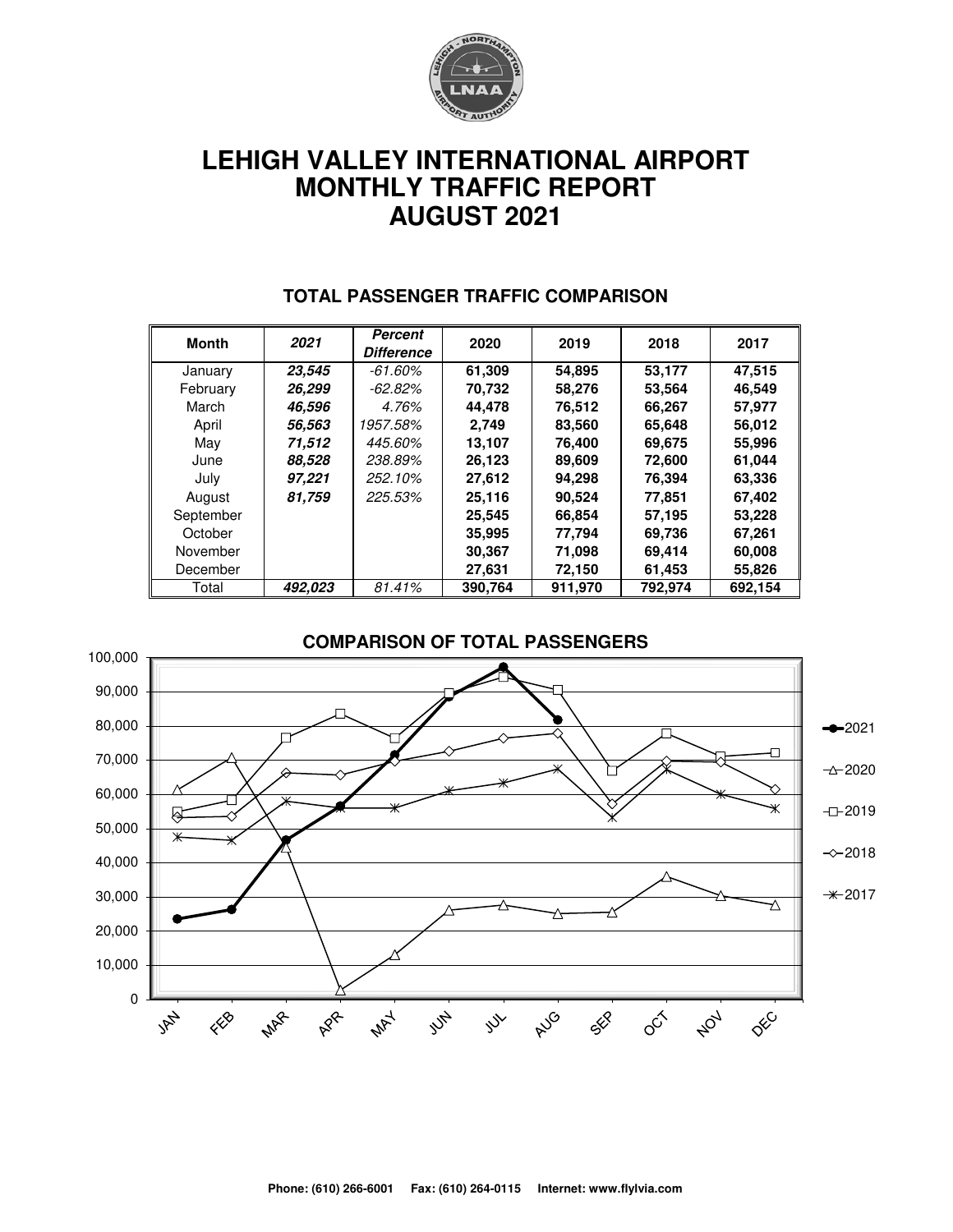#### **LEHIGH VALLEY INTERNATIONAL AIRPORT (ABE) MONTHLY TRAFFIC REPORT AUGUST 2021**

|                                                                 |                                         | <b>AUGUST</b>              |                               |                                     |                               | YEAR-TO-DATE                  |                               |                              |
|-----------------------------------------------------------------|-----------------------------------------|----------------------------|-------------------------------|-------------------------------------|-------------------------------|-------------------------------|-------------------------------|------------------------------|
|                                                                 | 2021                                    | 2020                       | <b>Increase</b><br>(Decrease) | <b>Percent</b><br><b>Difference</b> | 2021                          | 2020                          | <b>Increase</b><br>(Decrease) | Percent<br><b>Difference</b> |
| <b>MAJOR AIRLINES:</b><br>Passengers<br>Enplaned                | 0                                       | 0                          | 0                             | N/A                                 | 6                             | 5,713                         | (5,707)                       | $-99.89%$                    |
| Deplaned                                                        | 0<br>Sub-total<br>0                     | 0<br>0                     | 0<br>0                        | N/A<br>N/A                          | 347<br>353                    | 5,781<br>11,494               | (5, 434)<br>(11, 141)         | $-94.00\%$<br>$-96.93%$      |
| <b>REGIONAL AIRLINES:</b><br>Passengers<br>Enplaned<br>Deplaned | 39,919<br>41,840<br>Sub-total<br>81,759 | 12,344<br>12,772<br>25,116 | 27,575<br>29,068<br>56,643    | 223.39%<br>227.59%<br>225.53%       | 244,431<br>247,239<br>491,670 | 129,825<br>129,907<br>259,732 | 114,606<br>117,332<br>231,938 | 88.28%<br>90.32%<br>89.30%   |
| <b>TOTAL PASSENGERS</b>                                         | 81,759                                  | 25,116                     | 56,643                        | 225.53%                             | 492,023                       | 271,226                       | 220,797                       | 81.41%                       |
| CARGO:<br>Enplaned<br>Deplaned                                  | 10,692,274<br>10,717,224                | 7,348,476<br>7,469,817     | 3,343,798<br>3,247,407        | 45.50%<br>43.47%                    | 71,023,015<br>77,347,949      | 67,064,194<br>73,633,219      | 3,958,821<br>3,714,730        | 5.90%<br>5.04%               |
| <b>TOTAL CARGO</b>                                              | 21,409,498                              | 14,818,293                 | 6,591,205                     | 44.48%                              | 148,370,964                   | 140,697,413                   | 7,673,551                     | 5.45%                        |
| <b>CUSTOMS:</b><br>Entries                                      | 7                                       | 4                          | 3                             | 75.00%                              | 46                            | 34                            | 12 <sup>2</sup>               | 35.29%                       |

### **MONTHLY AIRCRAFT ACTIVITY**

The FEDERAL AVIATION ADMINISTRATION AIR TRAFFIC CONTROL TOWER at LVIA recorded the following aircraft take-offs and landings for the month:

|                          | <b>AUGUST</b> |       |                               |                                     | YEAR-TO-DATE |        |                               |                                     |  |  |
|--------------------------|---------------|-------|-------------------------------|-------------------------------------|--------------|--------|-------------------------------|-------------------------------------|--|--|
|                          | 2021          | 2020  | <b>Increase</b><br>(Decrease) | <b>Percent</b><br><b>Difference</b> | 2021         | 2020   | <b>Increase</b><br>(Decrease) | <b>Percent</b><br><b>Difference</b> |  |  |
| <b>Major Airlines</b>    | 1.169         | 581   | 588                           | 101.20%                             | 7.941        | 6,003  | .938                          | 32.28%                              |  |  |
| <b>Regional Airlines</b> | 640           | 508   | 132                           | 25.98%                              | 5.068        | 3,675  | 1.393                         | 37.90%                              |  |  |
| <b>General Aviation</b>  | 2,884         | 2,730 | 154                           | 5.64%                               | 21.080       | 16,608 | 4,472                         | 26.93%                              |  |  |
| Military                 | 41            |       | 30                            | 272.73%                             | 462          | 269    | 193                           | 71.75%I                             |  |  |
| Total Itinerant          | 4,734         | 3,830 | 904                           | 23.60%                              | 34,551       | 26,555 | 7,996                         | 30.11%                              |  |  |
| <b>Total Local</b>       | 2,439         | 2,063 | 376                           | 18.23%                              | 16,433       | 15,837 | 596                           | 3.76%                               |  |  |
| <b>TOTAL OPERATIONS</b>  | 7,173         | 5,893 | 1.280                         | 21.72%                              | 50,984       | 42,392 | 8,592                         | 20.27%                              |  |  |